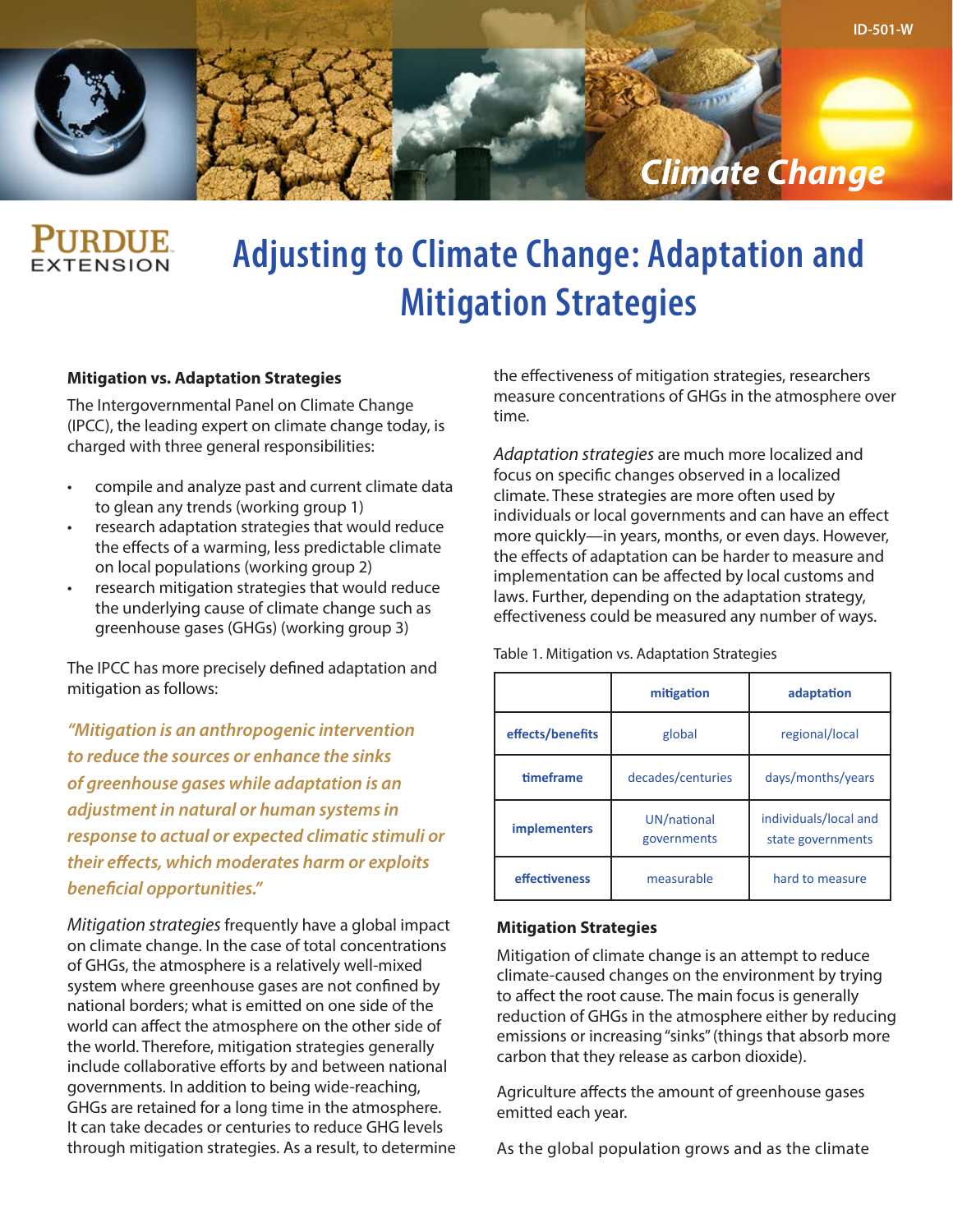*"Agriculture is not only a fundamental human activity at risk from climate change, it is a major driver of environmental and climate change itself," according to the Food and Agricultural Organization (FAO) of the United Nations. "Overall, agriculture is responsible for 25 percent of carbon dioxide (largely from deforestation), 50 percent of methane (rice and enteric fermentation), and more than 75 percent of N2O (largely from fertilizer application) emitted annually by human activities."*

continues to change, food supply has become a focal point for mitigation strategies. Sustaining agricultural activities while incorporating mitigation strategies into food production is a focus of the third working group of the IPCC.

Mitigation strategies put into place to reduce the impacts of agricultural GHGs on climate change range from reduced deforestation and degradation of tropical forests to afforestation. The mitigation

strategies used to reduce the amount of greenhouse gases emitted by agriculture worldwide range from improving crop and livestock management to changing tillage practices. While these strategies are successful and do show significant potential to reduce the effects of climate change, in the long term, mitigation alone is not enough. Governments have to also enforce adaptation policies for the human population to sustain agriculture and thrive.

|                     | Gigatons $CO2-e/yr$ |                  | Gigatons CO <sub>2</sub> -e/yr |
|---------------------|---------------------|------------------|--------------------------------|
| <b>Global</b>       | $15 - 25$           | <b>Forests</b>   | $2.5 - 12$                     |
| <b>Agriculture</b>  | $1.5 - 5.0$         | <b>REDD</b>      | $1.0 - 4.0$                    |
| <b>Methane, N2O</b> | $0.3 - 1.5$         | <b>SFM</b>       | $1.0 - 5.0$                    |
| <b>Agroforestry</b> | $0.5 - 2.0$         | <b>FR</b>        | $0.5 - 3.0$                    |
| <b>Soils</b>        | $0.5 - 1.5$         | <b>Bioenergy</b> | $0.1 - 1.0$                    |

Table 2. Mitigation potential in agriculture and forestry in 2030\*

Global reductions (CO2-equivalents/year) in 2030 correspond to those needed to achieve stabilization of atmospheric concentrations between 450–550 ppm CO2, under a mid-range IPCC SRES. Sources: IPCC AR4, WGIII Chapters 8 and 9

\* Food and Agriculture Organization of the United Nations. "Climate Change Adaptation and Mitigation: Challenges and Opportunities in the Food Sector". [http://www.fao.org/docrep/016/i2855e/i2855e.pdf](http://www.fao.org/docrep/016/i2855e/i2855e.pdf ) (accessed March 9, 2014). Page 13.

### **Adaptation Strategies**

Adaptation strategies differ from mitigation strategies in that they are short-term or long-term adjustments to a system that immediately help reduce present or future impacts of climate change.

### *Agricultural Adaptation: Impacts on Crops*

Changes in temperature, amounts of carbon dioxide (CO2), and the frequency and intensity of extreme weather can all significantly affect crop growth and yields. Typically, crops grow faster in warmer conditions, but this warmth can also increase competition and so

reduce the amount of time that seeds have to grow and mature. Oddly, recent studies have shown that an increase in CO2 may increase crop yield and thus help keep pace with the population increase. However, this may be the only good news in what farmers see as an otherwise difficult predicament.

As they experience extreme temperatures, weather events, and precipitation, many agricultural businesses and farmers will need to adapt. Farmers will need new hybrid seeds engineered to withstand high heat and drought. Many farmers may have to start planting earlier to maintain crop yields and to continue to meet the